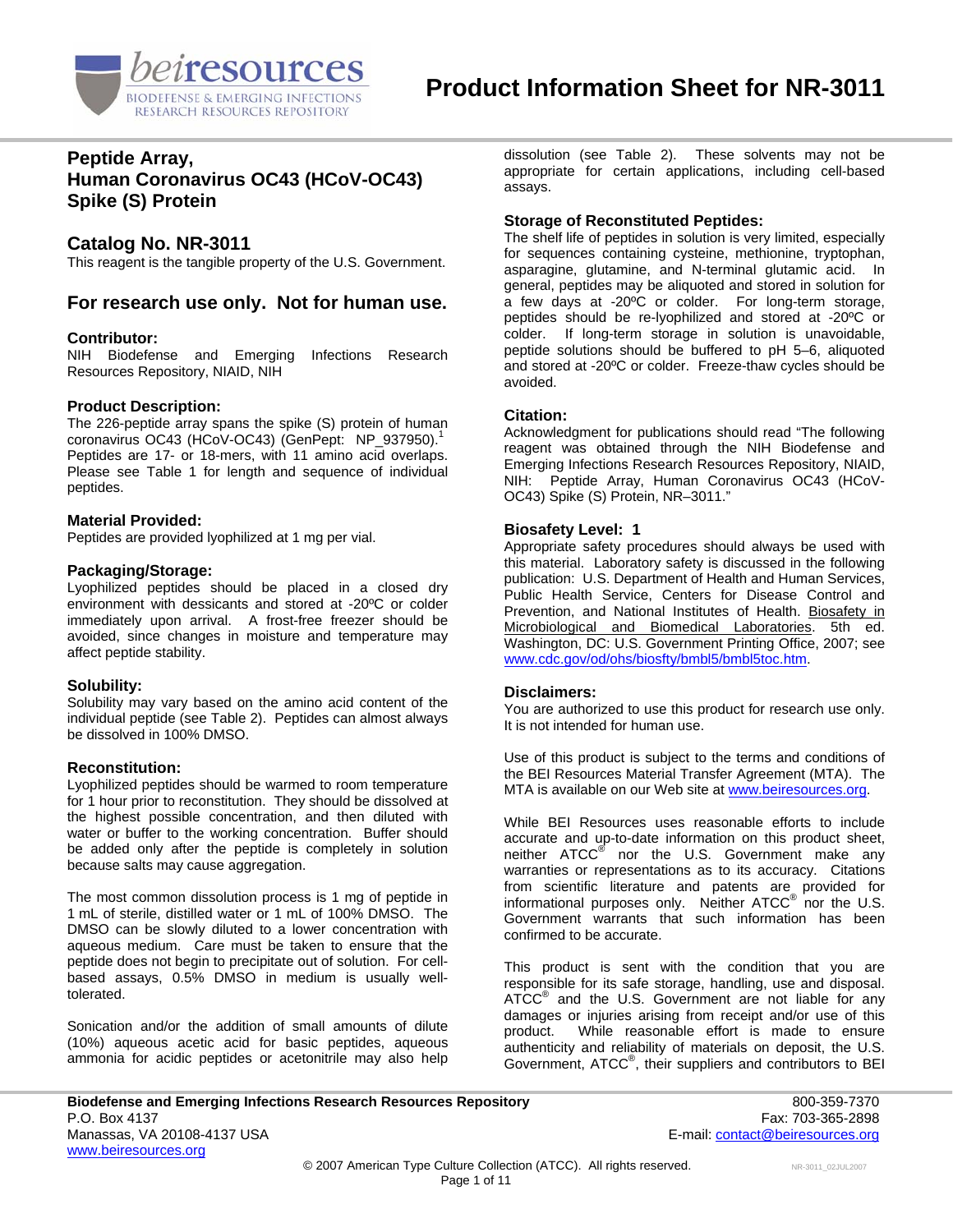

Resources are not liable for damages arising from the **References:**<br>misidentification or misrepresentation of products. 1. Vijgen, L.

#### **Use Restrictions:**

**This material is distributed for internal research, noncommercial purposes only.** This material, its product or its derivatives may not be distributed to third parties. Except as performed under a U.S. Government contract, individuals contemplating commercial use of the material, its products or its derivatives must contact the contributor to determine if a license is required. U.S. Government contractors may need a license before first commercial sale. This material may be subject to third party patent rights.

1. Vijgen, L., et al. "Complete Genomic Sequence of Human Coronavirus OC43: Molecular Clock Analysis Suggests a Relatively Recent Zoonotic Coronavirus Transmission Event." J. Virol. 79 (2005): 1595–1604. PubMed: 15650185. GenPept: NP\_937950.

ATCC $^{\circ}$  is a trademark of the American Type Culture Collection.

| Table 1        |        |                           |  |
|----------------|--------|---------------------------|--|
| <b>Peptide</b> | Length | <b>Sequence</b>           |  |
| 1 of 226       | 17     | 1 MFLILLISLPTAFAVIG 17    |  |
| 2 of 226       | 17     | 7 ISLPTAFAVIGDLKCTS 23    |  |
| 3 of 226       | 17     | 13 FAVIGDLKCTSDTSYIN 29   |  |
| 4 of 226       | 17     | 19 LKCTSDTSYINDKDTGP 35   |  |
| 5 of 226       | 17     | 25 TSYINDKDTGPPPISTD 41   |  |
| 6 of 226       | 17     | 31 KDTGPPPISTDTVDVTN 47   |  |
| 7 of 226       | 17     | 37 PISTDTVDVTNGLGTYY 53   |  |
| 8 of 226       | 17     | 43 VDVTNGLGTYYVLDRVY 59   |  |
| 9 of 226       | 17     | 49 LGTYYVLDRVYLNTTLF 65   |  |
| 10 of 226      | 17     | 55 LDRVYLNTTLFLNGYYP 71   |  |
| 11 of 226      | 17     | 61 NTTLFLNGYYPTSGSTY 77   |  |
| 12 of 226      | 17     | 67 NGYYPTSGSTYRNMALK 83   |  |
| 13 of 226      | 17     | 73 SGSTYRNMALKGSVLLS 89   |  |
| 14 of 226      | 17     | 79 NMALKGSVLLSRLWFKP 95   |  |
| 15 of 226      | 17     | 85 SVLLSRLWFKPPFLSDF 101  |  |
| 16 of 226      | 17     | 91 LWFKPPFLSDFINGIFA 107  |  |
| 17 of 226      | 17     | 97 FLSDFINGIFAKVKNTK 113  |  |
| 18 of 226      | 17     | 103 NGIFAKVKNTKVIKDRV 119 |  |
| 19 of 226      | 17     | 109 VKNTKVIKDRVMYSEFP 125 |  |
| 20 of 226      | 17     | 115 IKDRVMYSEFPAITIGS 131 |  |
| 21 of 226      | 17     | 121 YSEFPAITIGSTFVNTS 137 |  |
| 22 of 226      | 17     | 127 ITIGSTFVNTSYSVVVQ 143 |  |
| 23 of 226      | 17     | 133 FVNTSYSVVVQPRTINS 149 |  |
| 24 of 226      | 17     | 139 SVVVQPRTINSTQDGYN 155 |  |
| 25 of 226      | 17     | 145 RTINSTQDGYNKLQGLL 161 |  |
| 26 of 226      | 17     | 150 TQDGYNKLQGLLEVSVC 166 |  |
| 27 of 226      | 17     | 156 KLQGLLEVSVCQYNMCE 172 |  |
| 28 of 226      | 17     | 162 EVSVCQYNMCEYPQTIC 178 |  |
| 29 of 226      | 17     | 168 YNMCEYPQTICHPNLGN 184 |  |
| 30 of 226      | 17     | 174 PQTICHPNLGNHRKELW 190 |  |
| 31 of 226      | 17     | 180 PNLGNHRKELWHLDTGV 196 |  |
| 32 of 226      | 17     | 186 RKELWHLDTGVVSCLYK 202 |  |
| 33 of 226      | 17     | 192 LDTGVVSCLYKRNFTYD 208 |  |

**Biodefense and Emerging Infections Research Resources Repository** 800-359-7370 P.O. Box 4137 Fax: 703-365-2898 Manassas, VA 20108-4137 USA E-mail: contact@beiresources.org www.beiresources.org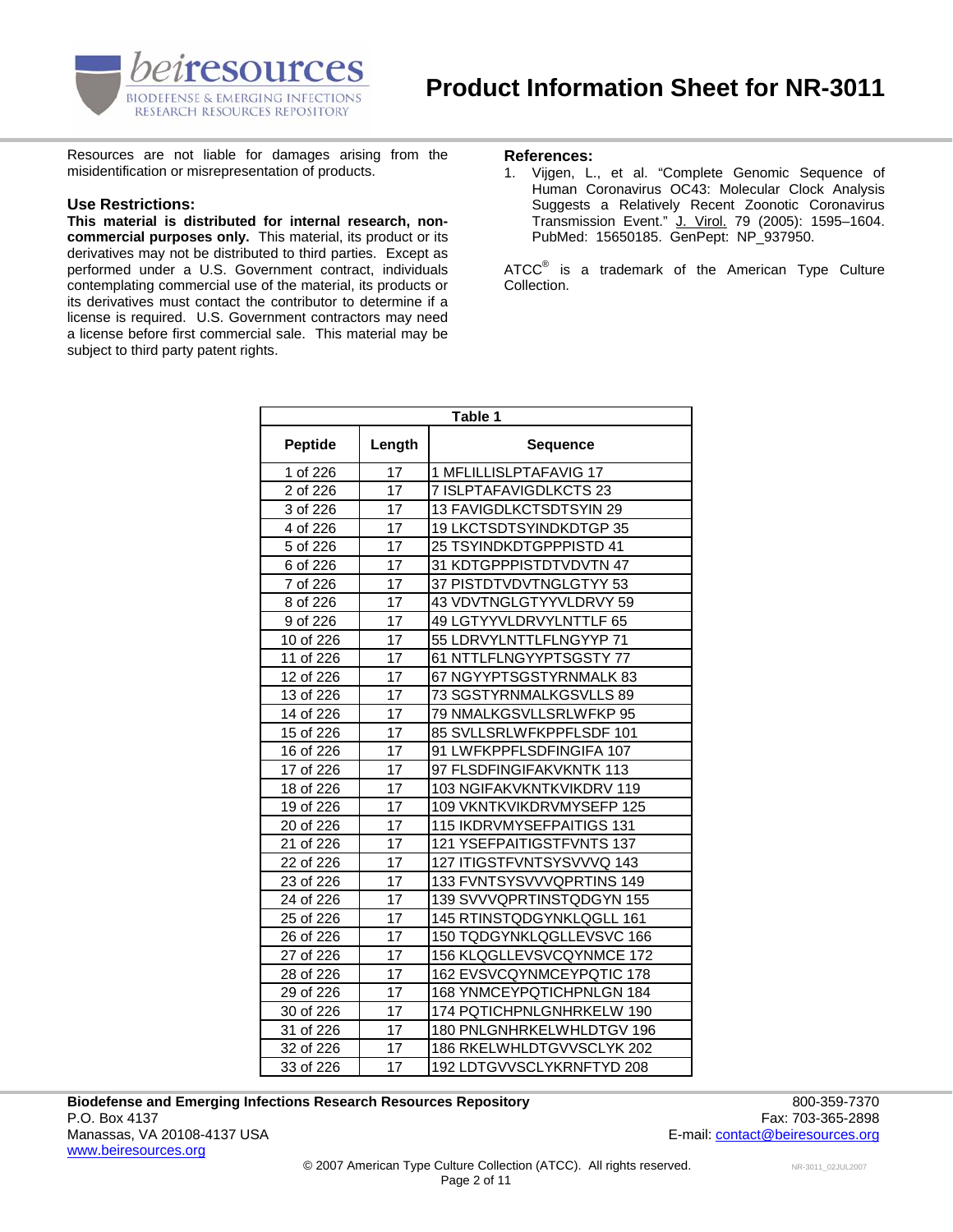

| Table 1        |        |                           |
|----------------|--------|---------------------------|
| <b>Peptide</b> | Length | Sequence                  |
| 34 of 226      | 17     | 198 SCLYKRNFTYDVNADYL 214 |
| 35 of 226      | 17     | 204 NFTYDVNADYLYFHFYQ 220 |
| 36 of 226      | 17     | 210 NADYLYFHFYQEGGTFY 226 |
| 37 of 226      | 17     | 216 FHFYQEGGTFYAYFTDT 232 |
| 38 of 226      | 17     | 222 GGTFYAYFTDTGVVTKF 238 |
| 39 of 226      | 17     | 228 YFTDTGVVTKFLFNVYL 244 |
| 40 of 226      | 17     | 234 VVTKFLFNVYLGMALSH 250 |
| 41 of 226      | 17     | 240 FNVYLGMALSHYYVMPL 256 |
| 42 of 226      | 17     | 246 MALSHYYVMPLTCNSKV 262 |
| 43 of 226      | 17     | 252 YVMPLTCNSKVKNGFTL 268 |
| 44 of 226      | 17     | 258 CNSKVKNGFTLEYWVTP 274 |
| 45 of 226      | 17     | 264 NGFTLEYWVTPLTSRQY 280 |
| 46 of 226      | 17     | 270 YWVTPLTSRQYLLAFNQ 286 |
| 47 of 226      | 17     | 276 TSRQYLLAFNQDGIIFN 292 |
| 48 of 226      | 17     | 282 LAFNQDGIIFNAVDCMS 298 |
| 49 of 226      | 17     | 288 GIIFNAVDCMSDFMSEI 304 |
| 50 of 226      | 17     | 294 VDCMSDFMSEIKCKTQS 310 |
| 51 of 226      | 17     | 300 FMSEIKCKTQSIAPPTG 316 |
| 52 of 226      | 17     | 306 CKTQSIAPPTGVYELNG 322 |
| 53 of 226      | 17     | 312 APPTGVYELNGYTVQPI 328 |
| 54 of 226      | 17     | 318 YELNGYTVQPIADVYRR 334 |
| 55 of 226      | 17     | 324 TVQPIADVYRRKLNLPN 340 |
| 56 of 226      | 17     | 330 DVYRRKLNLPNCNIEAW 346 |
| 57 of 226      | 17     | 336 LNLPNCNIEAWLNDKSV 352 |
| 58 of 226      | 17     | 342 NIEAWLNDKSVPSPLNW 358 |
| 59 of 226      | 17     | 348 NDKSVPSPLNWERKTFS 364 |
| 60 of 226      | 17     | 354 SPLNWERKTFSNCNFNM 370 |
| 61 of 226      | 17     | 360 RKTFSNCNFNMSSLMSF 376 |
| 62 of 226      | 17     | 366 CNFNMSSLMSFIQADSF 382 |
| 63 of 226      | 17     | 372 SLMSFIQADSFTCNNID 388 |
| 64 of 226      | 17     | 377 IQADSFTCNNIDAAKIY 393 |
| 65 of 226      | 17     | 383 TCNNIDAAKIYGMCFSS 399 |
| 66 of 226      | 17     | 389 AAKIYGMCFSSITIDKF 405 |
| 67 of 226      | 17     | 395 MCFSSITIDKFAIPNGR 411 |
| 68 of 226      | 17     | 401 TIDKFAIPNGRKVDLQL 417 |
| 69 of 226      | 17     | 407 IPNGRKVDLQLGNLGYL 423 |
| 70 of 226      | 17     | 413 VDLQLGNLGYLQSFNYR 429 |
| 71 of 226      | 17     | 419 NLGYLQSFNYRIDTTAT 435 |
| 72 of 226      | 17     | 425 SFNYRIDTTATSCQLYY 441 |
| 73 of 226      | 17     | 431 DTTATSCQLYYNLPAAN 447 |
| 74 of 226      | 17     | 437 CQLYYNLPAANVSVSRF 453 |
| 75 of 226      | 17     | 443 LPAANVSVSRFNPSTWN 459 |
| 76 of 226      | 17     | 449 SVSRFNPSTWNKRFGFI 465 |
| 77 of 226      | 17     | 455 PSTWNKRFGFIEDSVFK 471 |
| 78 of 226      | 17     | 461 RFGFIEDSVFKPRPAGV 477 |
| 79 of 226      | 17     | 467 DSVFKPRPAGVLTNHDV 483 |
| 80 of 226      | 17     | 473 RPAGVLTNHDVVYAQHC 489 |
| 81 of 226      | 17     | 479 TNHDVVYAQHCFKAPKN 495 |

Biodefense and Emerging Infections Research Resources Repository<br>P.O. Box 4137 Fax: 703-365-2898 P.O. Box 4137 Fax: 703-365-2898<br>Manassas, VA 20108-4137 USA Taxis and the set of the set of the set of the set of the set of the set of the set of the set of the set of the set of the set of the set of the set of the set o www.beiresources.org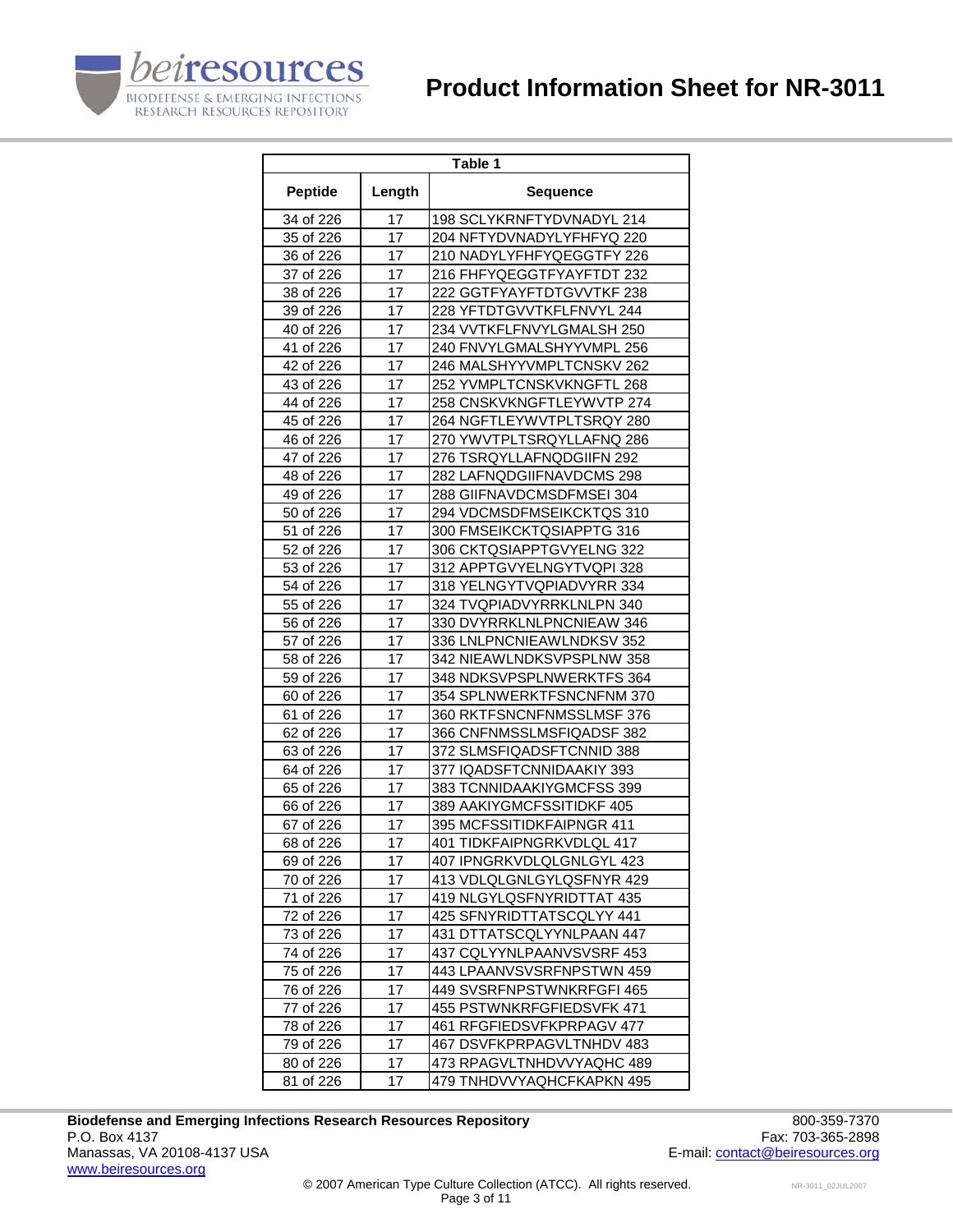

| Table 1        |        |                           |
|----------------|--------|---------------------------|
| <b>Peptide</b> | Length | <b>Sequence</b>           |
| 82 of 226      | 17     | 485 YAQHCFKAPKNFCPCKL 501 |
| 83 of 226      | 17     | 491 KAPKNFCPCKLNGSCVG 507 |
| 84 of 226      | 17     | 497 CPCKLNGSCVGSGPGKN 513 |
| 85 of 226      | 17     | 503 GSCVGSGPGKNNGIGTC 519 |
| 86 of 226      | 17     | 509 GPGKNNGIGTCPAGTNY 525 |
| 87 of 226      | 17     | 515 GIGTCPAGTNYLTCDNL 531 |
| 88 of 226      | 17     | 521 AGTNYLTCDNLCTPDPI 537 |
| 89 of 226      | 17     | 527 TCDNLCTPDPITFKATG 543 |
| 90 of 226      | 17     | 533 TPDPITFKATGTYKCPQ 549 |
| 91 of 226      | 17     | 539 FKATGTYKCPQTKSLVG 555 |
| 92 of 226      | 17     | 545 YKCPQTKSLVGIGEHCS 561 |
| 93 of 226      | 17     | 551 KSLVGIGEHCSGLAVKS 567 |
| 94 of 226      | 17     | 557 GEHCSGLAVKSDYCGGN 573 |
| 95 of 226      | 17     | 563 LAVKSDYCGGNSCTCRP 579 |
| 96 of 226      | 17     | 569 YCGGNSCTCRPQAFLGW 585 |
| 97 of 226      | 17     | 575 CTCRPQAFLGWSADSCL 591 |
| 98 of 226      | 17     | 581 AFLGWSADSCLQGDKCN 597 |
| 99 of 226      | 17     | 587 ADSCLQGDKCNIFANFI 603 |
| 100 of 226     | 17     | 593 GDKCNIFANFILHDVNS 609 |
| 101 of 226     | 17     | 599 FANFILHDVNSGLTCST 615 |
| 102 of 226     | 17     | 605 HDVNSGLTCSTDLQKAN 621 |
| 103 of 226     | 17     | 611 LTCSTDLQKANTDIILG 627 |
| 104 of 226     | 17     | 617 LQKANTDIILGVCVNYD 633 |
| 105 of 226     | 17     | 623 DIILGVCVNYDLYGILG 639 |
| 106 of 226     | 17     | 629 CVNYDLYGILGQGIFVE 645 |
| 107 of 226     | 17     | 635 YGILGQGIFVEVNATYY 651 |
| 108 of 226     | 17     | 641 GIFVEVNATYYNSWQNL 657 |
| 109 of 226     | 17     | 647 NATYYNSWQNLLYDSNG 663 |
| 110 of 226     | 17     | 653 SWQNLLYDSNGNLYGFR 669 |
| 111 of 226     | 17     | 659 YDSNGNLYGFRDYITNR 675 |
| 112 of 226     | 17     | 665 LYGFRDYITNRTFMIRS 681 |
| 113 of 226     | 17     | 671 YITNRTFMIRSCYSGRV 687 |
| 114 of 226     | 17     | 677 FMIRSCYSGRVSAAFHA 693 |
| 115 of 226     | 17     | 683 YSGRVSAAFHANSSEPA 699 |
| 116 of 226     | 17     | 689 AAFHANSSEPALLFRNI 705 |
| 117 of 226     | 17     | 695 SSEPALLFRNIKCNYVF 711 |
| 118 of 226     | 17     | 701 LFRNIKCNYVFNNSLTR 717 |
| 119 of 226     | 17     | 707 CNYVFNNSLTRQLQPIN 723 |
| 120 of 226     | 17     | 713 NSLTRQLQPINYFDSYL 729 |
| 121 of 226     | 17     | 719 LQPINYFDSYLGCVVNA 735 |
| 122 of 226     | 17     | 725 FDSYLGCVVNAYNSTAI 741 |
| 123 of 226     | 17     | 731 CVVNAYNSTAISVQTCD 747 |
| 124 of 226     | 17     | 737 NSTAISVQTCDLTVGSG 753 |
| 125 of 226     | 17     | 743 VQTCDLTVGSGYCVDYS 759 |
| 126 of 226     | 17     | 749 TVGSGYCVDYSKNRRSR 765 |
| 127 of 226     | 17     | 755 CVDYSKNRRSRGAITTG 771 |
| 128 of 226     | 17     | 761 NRRSRGAITTGYRFTNF 777 |
| 129 of 226     | 17     | 767 AITTGYRFTNFEPFTVN 783 |

Biodefense and Emerging Infections Research Resources Repository<br>P.O. Box 4137 Fax: 703-365-2898 P.O. Box 4137 Fax: 703-365-2898<br>Manassas, VA 20108-4137 USA Taxis and the set of the set of the set of the set of the set of the set of the set of the set of the set of the set of the set of the set of the set of the set o www.beiresources.org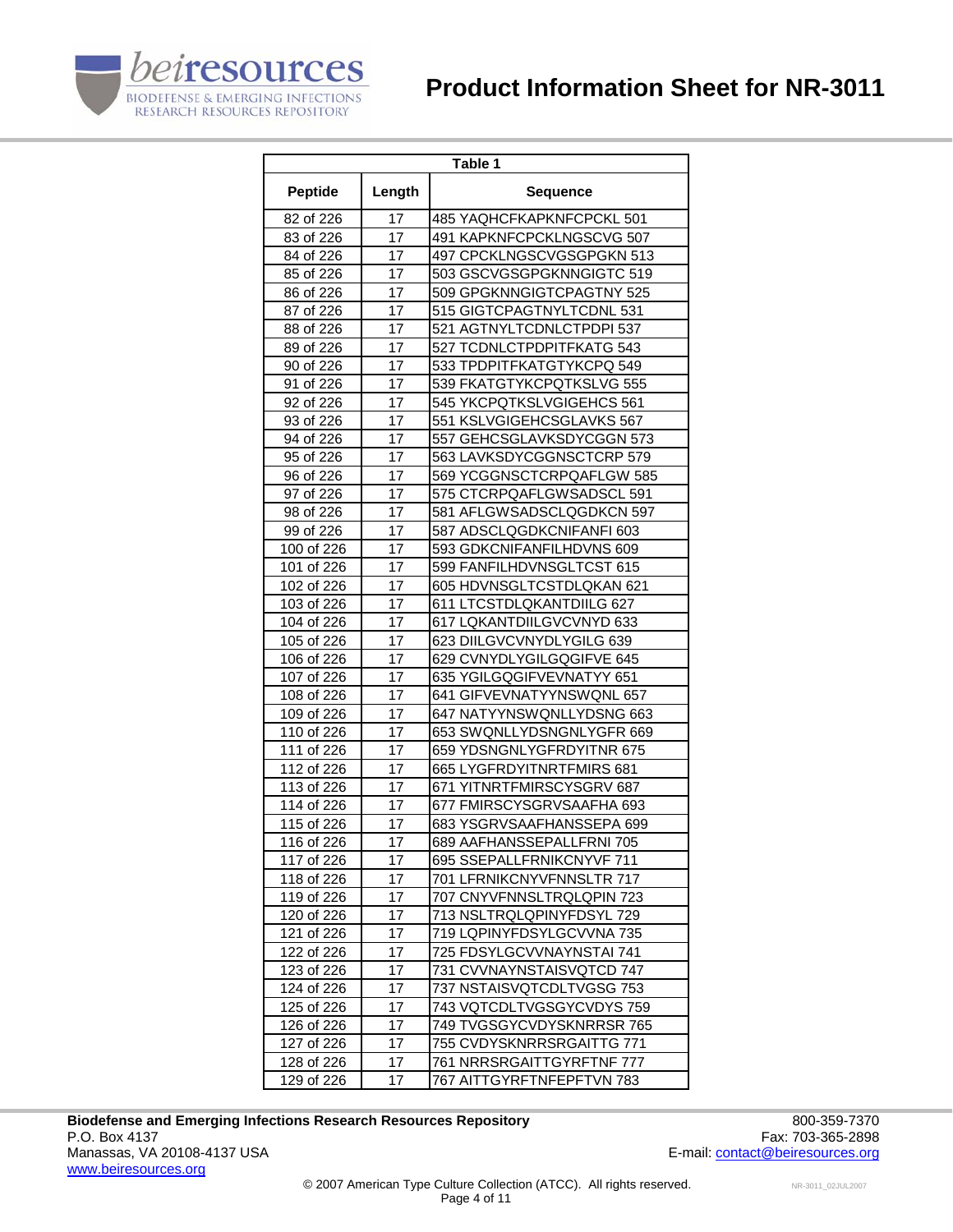

| Table 1        |        |                             |  |
|----------------|--------|-----------------------------|--|
| <b>Peptide</b> | Length | <b>Sequence</b>             |  |
| 130 of 226     | 17     | 773 RFTNFEPFTVNSVNDSL 789   |  |
| 131 of 226     | 17     | 779 PFTVNSVNDSLEPVGGL 795   |  |
| 132 of 226     | 17     | 785 VNDSLEPVGGLYEIQIP 801   |  |
| 133 of 226     | 17     | 791 PVGGLYEIQIPSEFTIG 807   |  |
| 134 of 226     | 17     | 797 EIQIPSEFTIGNMEEFI 813   |  |
| 135 of 226     | 17     | 803 EFTIGNMEEFIQTSSPK 819   |  |
| 136 of 226     | 17     | 809 MEEFIQTSSPKVTIDCA 825   |  |
| 137 of 226     | 17     | 815 TSSPKVTIDCAAFVCGD 831   |  |
| 138 of 226     | 17     | 821 TIDCAAFVCGDYAACKS 837   |  |
| 139 of 226     | 17     | 827 FVCGDYAACKSQLVEYG 843   |  |
| 140 of 226     | 17     | 833 AACKSQLVEYGSFCDNI 849   |  |
| 141 of 226     | 17     | 839 LVEYGSFCDNINAILTE 855   |  |
| 142 of 226     | 17     | 845 FCDNINAILTEVNELLD 861   |  |
| 143 of 226     | 17     | 851 AILTEVNELLDTTQLQV 867   |  |
| 144 of 226     | 17     | 857 NELLDTTQLQVANSLMN 873   |  |
| 145 of 226     | 17     | 863 TQLQVANSLMNGVTLST 879   |  |
| 146 of 226     | 17     | 869 NSLMNGVTLSTKLKDGV 885   |  |
| 147 of 226     | 17     | 875 VTLSTKLKDGVNFNVDD 891   |  |
| 148 of 226     | 17     | 881 LKDGVNFNVDDINFSPV 897   |  |
| 149 of 226     | 17     | 887 FNVDDINFSPVLGCLGS 903   |  |
| 150 of 226     | 17     | 893 NFSPVLGCLGSECSKAS 909   |  |
| 151 of 226     | 17     | 899 GCLGSECSKASSRSAIE 915   |  |
| 152 of 226     | 17     | 905 CSKASSRSAIEDLLFDK 921   |  |
| 153 of 226     | 17     | 911 RSAIEDLLFDKVKLSDV 927   |  |
| 154 of 226     | 17     | 917 LLFDKVKLSDVGFVEAY 933   |  |
| 155 of 226     | 17     | 923 KLSDVGFVEAYNNCTGG 939   |  |
| 156 of 226     | 17     | 929 FVEAYNNCTGGAEIRDL 945   |  |
| 157 of 226     | 17     | 935 NCTGGAEIRDLICVQSY 951   |  |
| 158 of 226     | 17     | 941 EIRDLICVQSYKGIKVL 957   |  |
| 159 of 226     | 17     | 947 CVQSYKGIKVLPPLLSE 963   |  |
| 160 of 226     | 17     | 953 GIKVLPPLLSENQISGY 969   |  |
| 161 of 226     | 17     | 959 PLLSENQISGYTLAATS 975   |  |
| 162 of 226     | 17     | 964 NQISGYTLAATSASLFP 980   |  |
| 163 of 226     | 17     | 970 TLAATSASLFPLWTAAA 986   |  |
| 164 of 226     | 17     | 976 ASLFPLWTAAAGVPFYL 992   |  |
| 165 of 226     | 17     | 982 WTAAAGVPFYLNVQYRI 998   |  |
| 166 of 226     | 17     | 988 VPFYLNVQYRINGLGVT 1004  |  |
| 167 of 226     | 17     | 994 VQYRINGLGVTMDVLSQ 1010  |  |
| 168 of 226     | 17     | 1000 GLGVTMDVLSQNQKLIA 1016 |  |
| 169 of 226     | 17     | 1006 DVLSQNQKLIANAFNNA 1022 |  |
| 170 of 226     | 17     | 1011 NQKLIANAFNNALYAIQ 1027 |  |
| 171 of 226     | 17     | 1017 NAFNNALYAIQEGFDAT 1033 |  |
| 172 of 226     | 17     | 1023 LYAIQEGFDATNSALVK 1039 |  |
| 173 of 226     | 17     | 1029 GFDATNSALVKIQAVVN 1045 |  |
| 174 of 226     | 17     | 1035 SALVKIQAVVNANAEAL 1051 |  |
| 175 of 226     | 17     | 1040 IQAVVNANAEALNNLLQ 1056 |  |
| 176 of 226     | 17     | 1046 ANAEALNNLLQQLSNRF 1062 |  |

Biodefense and Emerging Infections Research Resources Repository<br>P.O. Box 4137 Fax: 703-365-2898 P.O. Box 4137 Fax: 703-365-2898<br>Manassas, VA 20108-4137 USA Taxis and the set of the set of the set of the set of the set of the set of the set of the set of the set of the set of the set of the set of the set of the set o www.beiresources.org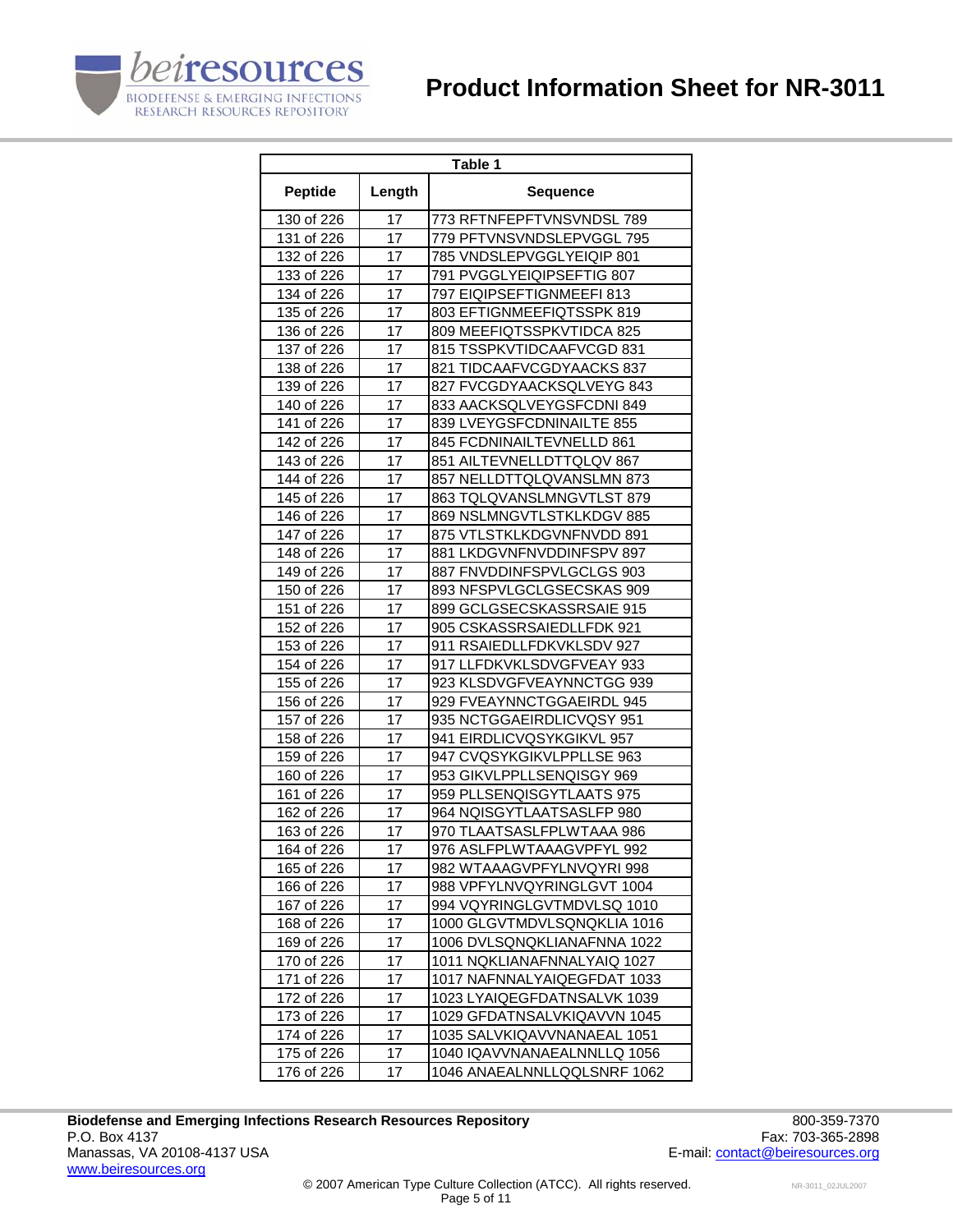

| Table 1        |        |                             |
|----------------|--------|-----------------------------|
| <b>Peptide</b> | Length | <b>Sequence</b>             |
| 177 of 226     | 17     | 1052 NNLLQQLSNRFGAISAS 1068 |
| 178 of 226     | 17     | 1058 LSNRFGAISASLQEILS 1074 |
| 179 of 226     | 17     | 1064 AISASLQEILSRLDALE 1080 |
| 180 of 226     | 17     | 1069 LQEILSRLDALEAEAQI 1085 |
| 181 of 226     | 17     | 1075 RLDALEAEAQIDRLING 1091 |
| 182 of 226     | 17     | 1081 AEAQIDRLINGRLTALN 1097 |
| 183 of 226     | 17     | 1087 RLINGRLTALNAYVSQQ 1103 |
| 184 of 226     | 17     | 1093 LTALNAYVSQQLSDSTL 1109 |
| 185 of 226     | 17     | 1099 YVSQQLSDSTLVKFSAA 1115 |
| 186 of 226     | 17     | 1105 SDSTLVKFSAAQAMEKV 1121 |
| 187 of 226     | 17     | 1111 KFSAAQAMEKVNECVKS 1127 |
| 188 of 226     | 17     | 1117 AMEKVNECVKSQSSRIN 1133 |
| 189 of 226     | 17     | 1123 ECVKSQSSRINFCGNGN 1139 |
| 190 of 226     | 17     | 1129 SSRINFCGNGNHIISLV 1145 |
| 191 of 226     | 17     | 1135 CGNGNHIISLVQNAPYG 1151 |
| 192 of 226     | 17     | 1141 IISLVQNAPYGLYFIHF 1157 |
| 193 of 226     | 17     | 1147 NAPYGLYFIHFSYVPTK 1163 |
| 194 of 226     | 17     | 1153 YFIHFSYVPTKYVTARV 1169 |
| 195 of 226     | 17     | 1159 YVPTKYVTARVSPGLCI 1175 |
| 196 of 226     | 17     | 1165 VTARVSPGLCIAGDRGI 1181 |
| 197 of 226     | 17     | 1171 PGLCIAGDRGIAPKSGY 1187 |
| 198 of 226     | 17     | 1177 GDRGIAPKSGYFVNVNN 1193 |
| 199 of 226     | 17     | 1183 PKSGYFVNVNNTWMYTG 1199 |
| 200 of 226     | 17     | 1189 VNVNNTWMYTGSGYYYP 1205 |
| 201 of 226     | 17     | 1195 WMYTGSGYYYPEPITEN 1211 |
| 202 of 226     | 17     | 1201 GYYYPEPITENNVVVMS 1217 |
| 203 of 226     | 17     | 1207 PITENNVVVMSTCAVNY 1223 |
| 204 of 226     | 17     | 1213 VVVMSTCAVNYTKAPYV 1229 |
| 205 of 226     | 17     | 1219 CAVNYTKAPYVMLNTSI 1235 |
| 206 of 226     | 17     | 1225 KAPYVMLNTSIPNLPDF 1241 |
| 207 of 226     | 17     | 1231 LNTSIPNLPDFKEELDQ 1247 |
| 208 of 226     | 17     | 1237 NLPDFKEELDQWFKNQT 1253 |
| 209 of 226     | 17     | 1243 EELDQWFKNQTSVAPDL 1259 |
| 210 of 226     | 17     | 1249 FKNQTSVAPDLSLDYIN 1265 |
| 211 of 226     | 17     | 1255 VAPDLSLDYINVTFLDL 1271 |
| 212 of 226     | 17     | 1261 LDYINVTFLDLQVEMNR 1277 |
| 213 of 226     | 17     | 1267 TFLDLQVEMNRLQEAIK 1283 |
| 214 of 226     | 17     | 1273 VEMNRLQEAIKVLNQSY 1289 |
| 215 of 226     | 17     | 1278 LQEAIKVLNQSYINLKD 1294 |
| 216 of 226     | 17     | 1284 VLNQSYINLKDIGTYEY 1300 |
| 217 of 226     | 17     | 1290 INLKDIGTYEYYVKWPW 1306 |
| 218 of 226     | 17     | 1296 GTYEYYVKWPWYVWLLI 1312 |
| 219 of 226     | 17     | 1302 VKWPWYVWLLICLAGVA 1318 |
| 220 of 226     | 17     | 1308 VWLLICLAGVAMLVLLF 1324 |
| 221 of 226     | 17     | 1314 LAGVAMLVLLFFICCCT 1330 |
| 222 of 226     | 17     | 1320 LVLLFFICCCTGCGTSC 1336 |
| 223 of 226     | 17     | 1326 ICCCTGCGTSCFKKCGG 1342 |

Biodefense and Emerging Infections Research Resources Repository<br>P.O. Box 4137 Fax: 703-365-2898 P.O. Box 4137 Fax: 703-365-2898<br>Manassas, VA 20108-4137 USA Taxis and the set of the set of the set of the set of the set of the set of the set of the set of the set of the set of the set of the set of the set of the set o www.beiresources.org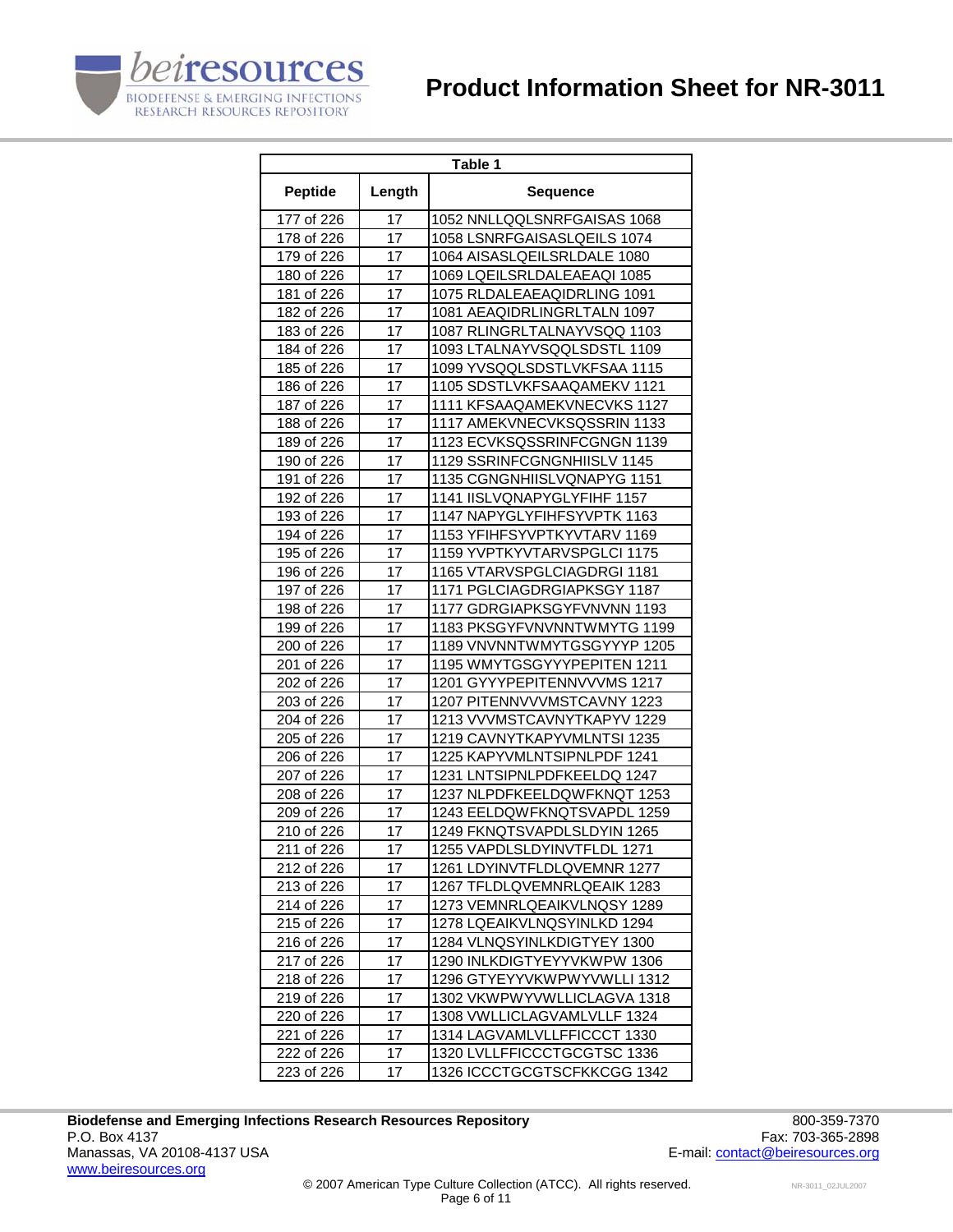

| Table 1                  |    |                              |  |
|--------------------------|----|------------------------------|--|
| Length<br><b>Peptide</b> |    | <b>Sequence</b>              |  |
| 224 of 226               | 17 | 1332 CGTSCFKKCGGCCDDYT 1348  |  |
| 225 of 226               | 17 | 1338 KKCGGCCDDYTGYQELV 1354  |  |
| 226 of 226               | 18 | 1344 CDDYTGYQELVIKTSHDD 1361 |  |

| Table 2        |                   |                           |  |
|----------------|-------------------|---------------------------|--|
| <b>Peptide</b> | <b>Solubility</b> | <b>Solvent</b>            |  |
| 1 of 226       | 1 mg/mL           | 50% PBS pH 7.2 / 50% DMSO |  |
| 2 of 226       | 1 mg/mL           | 50% PBS pH 7.2 / 50% DMSO |  |
| 3 of 226       | 1 mg/mL           | 50% PBS pH 7.2 / 50% DMSO |  |
| 4 of 226       | 1 mg/mL           | <b>DMSO</b>               |  |
| 5 of 226       | 1 mg/mL           | 50% PBS pH 7.2 / 50% DMSO |  |
| 6 of 226       | 1 mg/mL           | <b>DMSO</b>               |  |
| 7 of 226       | 1 mg/mL           | 50% PBS pH 7.2 / 50% DMSO |  |
| 8 of 226       | 1 mg/mL           | <b>DMSO</b>               |  |
| 9 of 226       | 1 mg/mL           | 50% PBS pH 7.2 / 50% DMSO |  |
| 10 of 226      | 1 mg/mL           | <b>DMSO</b>               |  |
| 11 of 226      | 1 mg/mL           | PBS pH 7.2                |  |
| 12 of 226      | 1 mg/mL           | 50% PBS pH 7.2 / 50% DMSO |  |
| 13 of 226      | 1 mg/mL           | 50% PBS pH 7.2 / 50% DMSO |  |
| 14 of 226      | 1 mg/mL           | 50% PBS pH 7.2 / 50% DMSO |  |
| 15 of 226      | 1 mg/mL           | 50% PBS pH 7.2 / 50% DMSO |  |
| 16 of 226      | 1 mg/mL           | PBS pH 7.2                |  |
| 17 of 226      | 1 mg/mL           | 50% PBS pH 7.2 / 50% DMSO |  |
| 18 of 226      | 1 mg/mL           | 50% PBS pH 7.2 / 50% DMSO |  |
| 19 of 226      | 1 mg/mL           | 50% PBS pH 7.2 / 50% DMSO |  |
| 20 of 226      | 1 mg/mL           | 50% PBS pH 7.2 / 50% DMSO |  |
| 21 of 226      | 1 mg/mL           | <b>DMSO</b>               |  |
| 22 of 226      | 1 mg/mL           | 50% PBS pH 7.2 / 50% DMSO |  |
| 23 of 226      | 1 mg/mL           | 50% PBS pH 7.2 / 50% DMSO |  |
| 24 of 226      | 1 mg/mL           | PBS pH 7.2                |  |
| 25 of 226      | 1 mg/mL           | 50% PBS pH 7.2 / 50% DMSO |  |
| 26 of 226      | 1 mg/mL           | <b>DMSO</b>               |  |
| 27 of 226      | 1 mg/mL           | <b>DMSO</b>               |  |
| 28 of 226      | 1 mg/mL           | <b>DMSO</b>               |  |
| 29 of 226      | 1 mg/mL           | 50% PBS pH 7.2 / 50% DMSO |  |
| 30 of 226      | 1 mg/mL           | <b>DMSO</b>               |  |
| 31 of 226      | 1 mg/mL           | <b>DMSO</b>               |  |
| 32 of 226      | 1 mg/mL           | PBS pH 7.2                |  |
| 33 of 226      | 1 mg/mL           | 50% PBS pH 7.2 / 50% DMSO |  |
| 34 of 226      | 1 mg/mL           | 50% PBS pH 7.2 / 50% DMSO |  |
| 35 of 226      | 1 mg/mL           | <b>DMSO</b>               |  |
| 36 of 226      | 1 mg/mL           | 50% PBS pH 7.2 / 50% DMSO |  |
| 37 of 226      | 1 mg/mL           | 50% PBS pH 7.2 / 50% DMSO |  |
| 38 of 226      | 1 mg/mL           | 50% PBS pH 7.2 / 50% DMSO |  |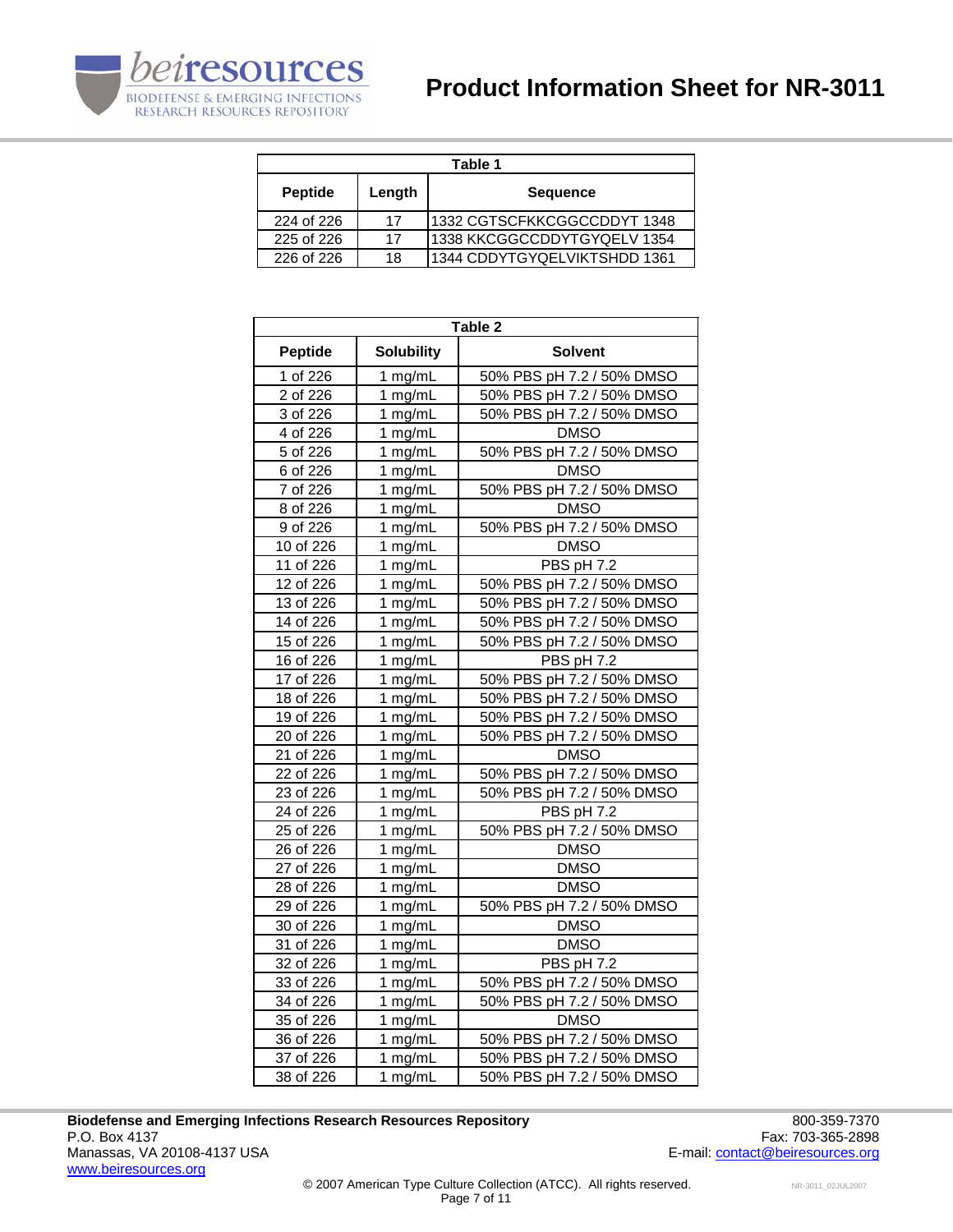

| Table 2        |                    |                           |
|----------------|--------------------|---------------------------|
| <b>Peptide</b> | <b>Solubility</b>  | Solvent                   |
| 39 of 226      | 1 mg/mL            | <b>DMSO</b>               |
| 40 of 226      | 1 mg/mL            | <b>DMSO</b>               |
| 41 of 226      | 1 mg/mL            | <b>DMSO</b>               |
| 42 of 226      | 1 mg/mL            | 50% PBS pH 7.2 / 50% DMSO |
| 43 of 226      | 1 mg/mL            | <b>DMSO</b>               |
| 44 of 226      | 1 mg/mL            | 50% PBS pH 7.2 / 50% DMSO |
| 45 of 226      | 1 mg/mL            | 50% PBS pH 7.2 / 50% DMSO |
| 46 of 226      | 1 mg/mL            | 50% PBS pH 7.2 / 50% DMSO |
| 47 of 226      | 1 mg/mL            | <b>DMSO</b>               |
| 48 of 226      | 1 mg/mL            | <b>DMSO</b>               |
| 49 of 226      | 1 mg/mL            | 50% PBS pH 7.2 / 50% DMSO |
| 50 of 226      | 1 mg/mL            | 50% PBS pH 7.2 / 50% DMSO |
| 51 of 226      | 1 mg/mL            | 50% PBS pH 7.2 / 50% DMSO |
| 52 of 226      | 1 mg/mL            | 50% PBS pH 7.2 / 50% DMSO |
| 53 of 226      | 1 mg/mL            | 50% PBS pH 7.2 / 50% DMSO |
| 54 of 226      | 1 mg/mL            | 50% PBS pH 7.2 / 50% DMSO |
| 55 of 226      | 1 mg/mL            | 50% PBS pH 7.2 / 50% DMSO |
| 56 of 226      | 1 mg/mL            | 50% PBS pH 7.2 / 50% DMSO |
| 57 of 226      | 1 mg/mL            | 50% PBS pH 7.2 / 50% DMSO |
| 58 of 226      | 1 mg/mL            | 50% PBS pH 7.2 / 50% DMSO |
| 59 of 226      | 1 mg/mL            | PBS pH 7.2                |
| 60 of 226      | 1 mg/mL            | <b>DMSO</b>               |
| 61 of 226      | 1 mg/mL            | <b>DMSO</b>               |
| 62 of 226      | 1 mg/mL            | <b>DMSO</b>               |
| 63 of 226      | 1 mg/mL            | 50% PBS pH 7.2 / 50% DMSO |
| 64 of 226      | 1 mg/mL            | <b>DMSO</b>               |
| 65 of 226      | 1 mg/mL            | <b>DMSO</b>               |
| 66 of 226      | 1 mg/mL            | <b>DMSO</b>               |
| 67 of 226      | 1 mg/mL            | 50% PBS pH 7.2 / 50% DMSO |
| 68 of 226      | 1 mg/mL            | 50% PBS pH 7.2 / 50% DMSO |
| 69 of 226      | 1 mg/mL            | 50% PBS pH 7.2 / 50% DMSO |
| 70 of 226      | 1 mg/mL            | 50% PBS pH 7.2 / 50% DMSO |
| 71 of 226      | 1 mg/mL            | <b>DMSO</b>               |
| 72 of 226      | 1 mg/mL            | <b>DMSO</b>               |
| 73 of 226      | 1 mg/mL            | <b>DMSO</b>               |
| 74 of 226      | 1 mg/mL            | 50% PBS pH 7.2 / 50% DMSO |
| 75 of 226      | 1 mg/mL            | 50% PBS pH 7.2 / 50% DMSO |
| 76 of 226      | $1$ mg/mL          | 50% PBS pH 7.2 / 50% DMSO |
| 77 of 226      | 1 mg/mL            | 50% PBS pH 7.2 / 50% DMSO |
| 78 of 226      | 1 mg/mL            | 50% PBS pH 7.2 / 50% DMSO |
| 79 of 226      | 1 mg/mL            | 50% PBS pH 7.2 / 50% DMSO |
| 80 of 226      | 1 mg/mL            | 50% PBS pH 7.2 / 50% DMSO |
| 81 of 226      | 1 mg/mL            | 50% PBS pH 7.2 / 50% DMSO |
| 82 of 226      | 1 mg/mL            | 50% PBS pH 7.2 / 50% DMSO |
| 83 of 226      | 1 mg/mL<br>1 mg/mL | <b>DMSO</b>               |
| 84 of 226      |                    | 50% PBS pH 7.2 / 50% DMSO |
| 85 of 226      | 1 mg/mL            | 50% PBS pH 7.2 / 50% DMSO |

Biodefense and Emerging Infections Research Resources Repository<br>P.O. Box 4137 Fax: 703-365-2898 P.O. Box 4137 Fax: 703-365-2898<br>Manassas, VA 20108-4137 USA Taxis and the set of the set of the set of the set of the set of the set of the set of the set of the set of the set of the set of the set of the set of the set o www.beiresources.org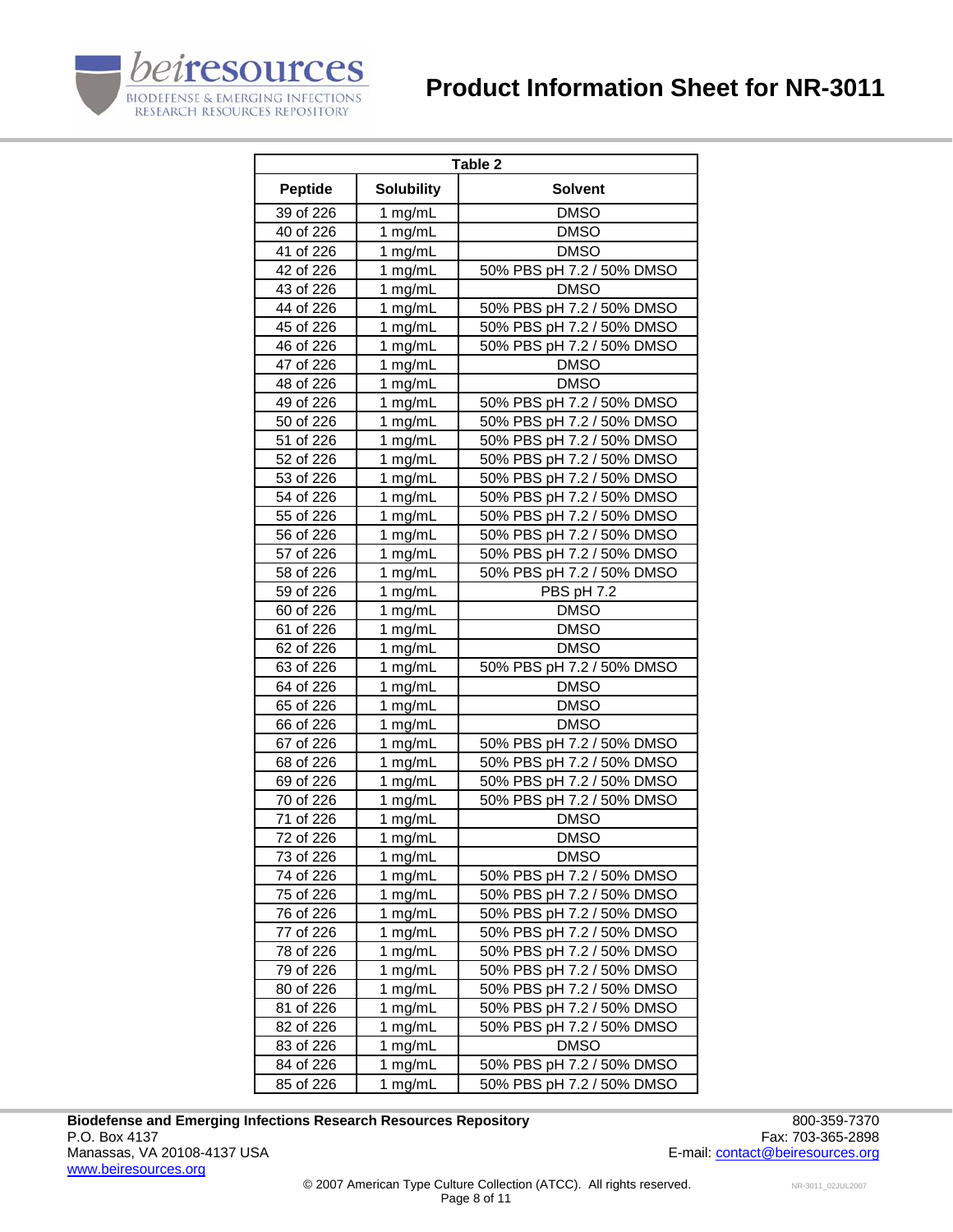

| Table 2        |                   |                           |  |
|----------------|-------------------|---------------------------|--|
| <b>Peptide</b> | <b>Solubility</b> | <b>Solvent</b>            |  |
| 86 of 226      | 1 mg/mL           | <b>DMSO</b>               |  |
| 87 of 226      | 1 mg/mL           | <b>DMSO</b>               |  |
| 88 of 226      | 1 $mg/mL$         | <b>DMSO</b>               |  |
| 89 of 226      | 1 mg/mL           | 50% PBS pH 7.2 / 50% DMSO |  |
| 90 of 226      | 1 mg/mL           | 50% PBS pH 7.2 / 50% DMSO |  |
| 91 of 226      | 1 mg/mL           | <b>DMSO</b>               |  |
| 92 of 226      | 1 $mg/mL$         | 50% PBS pH 7.2 / 50% DMSO |  |
| 93 of 226      | 1 mg/mL           | <b>DMSO</b>               |  |
| 94 of 226      | 1 mg/mL           | PBS pH 7.2                |  |
| 95 of 226      | 1 mg/mL           | 50% PBS pH 7.2 / 50% DMSO |  |
| 96 of 226      | 1 mg/mL           | <b>DMSO</b>               |  |
| 97 of 226      | 1 mg/mL           | 50% PBS pH 7.2 / 50% DMSO |  |
| 98 of 226      | 1 mg/mL           | 50% PBS pH 7.2 / 50% DMSO |  |
| 99 of 226      | 1 mg/mL           | <b>DMSO</b>               |  |
| 100 of 226     | 1 mg/mL           | <b>DMSO</b>               |  |
| 101 of 226     | 1 $mg/mL$         | <b>DMSO</b>               |  |
| 102 of 226     | 1 $mg/mL$         | <b>DMSO</b>               |  |
| 103 of 226     | 1 mg/mL           | <b>DMSO</b>               |  |
| 104 of 226     | 1 $mg/mL$         | <b>DMSO</b>               |  |
| 105 of 226     | 1 $mg/mL$         | <b>DMSO</b>               |  |
| 106 of 226     | 1 $mg/mL$         | <b>DMSO</b>               |  |
| 107 of 226     | 1 mg/mL           | <b>DMSO</b>               |  |
| 108 of 226     | 1 $mg/mL$         | <b>DMSO</b>               |  |
| 109 of 226     | 1 mg/mL           | 50% PBS pH 7.2 / 50% DMSO |  |
| 110 of 226     | 1 mg/mL           | 50% PBS pH 7.2 / 50% DMSO |  |
| 111 of 226     | 1 mg/mL           | 50% PBS pH 7.2 / 50% DMSO |  |
| 112 of 226     | 1 mg/mL           | 50% PBS pH 7.2 / 50% DMSO |  |
| 113 of 226     | 1 mg/mL           | <b>DMSO</b>               |  |
| 114 of 226     | 1 mg/mL           | 50% PBS pH 7.2 / 50% DMSO |  |
| 115 of 226     | 1 mg/mL           | 50% PBS pH 7.2 / 50% DMSO |  |
| 116 of 226     | 1 mg/mL           | 50% PBS pH 7.2 / 50% DMSO |  |
| 117 of 226     | 1 mg/mL           | 50% PBS pH 7.2 / 50% DMSO |  |
| 118 of 226     | 1 mg/mL           | <b>DMSO</b>               |  |
| 119 of 226     | 1 mg/mL           | 50% PBS pH 7.2 / 50% DMSO |  |
| 120 of 226     | 1 mg/mL           | <b>DMSO</b>               |  |
| 121 of 226     | 1 mg/mL           | <b>DMSO</b>               |  |
| 122 of 226     | 1 mg/ $mL$        | <b>DMSO</b>               |  |
| 123 of 226     | 1 mg/mL           | <b>DMSO</b>               |  |
| 124 of 226     | 1 mg/mL           | 50% PBS pH 7.2 / 50% DMSO |  |
| 125 of 226     | 1 mg/mL           | PBS pH7.2                 |  |
| 126 of 226     | 1 mg/mL           | <b>DMSO</b>               |  |
| 127 of 226     | 1 mg/mL           | <b>DMSO</b>               |  |
| 128 of 226     | 1 mg/mL           | 50% PBS pH 7.2 / 50% DMSO |  |
| 129 of 226     | $1$ mg/mL         | 50% PBS pH 7.2 / 50% DMSO |  |
| 130 of 226     | 1 mg/mL           | 50% PBS pH 7.2 / 50% DMSO |  |
| 131 of 226     | 1 mg/mL           | PBS pH 7.2                |  |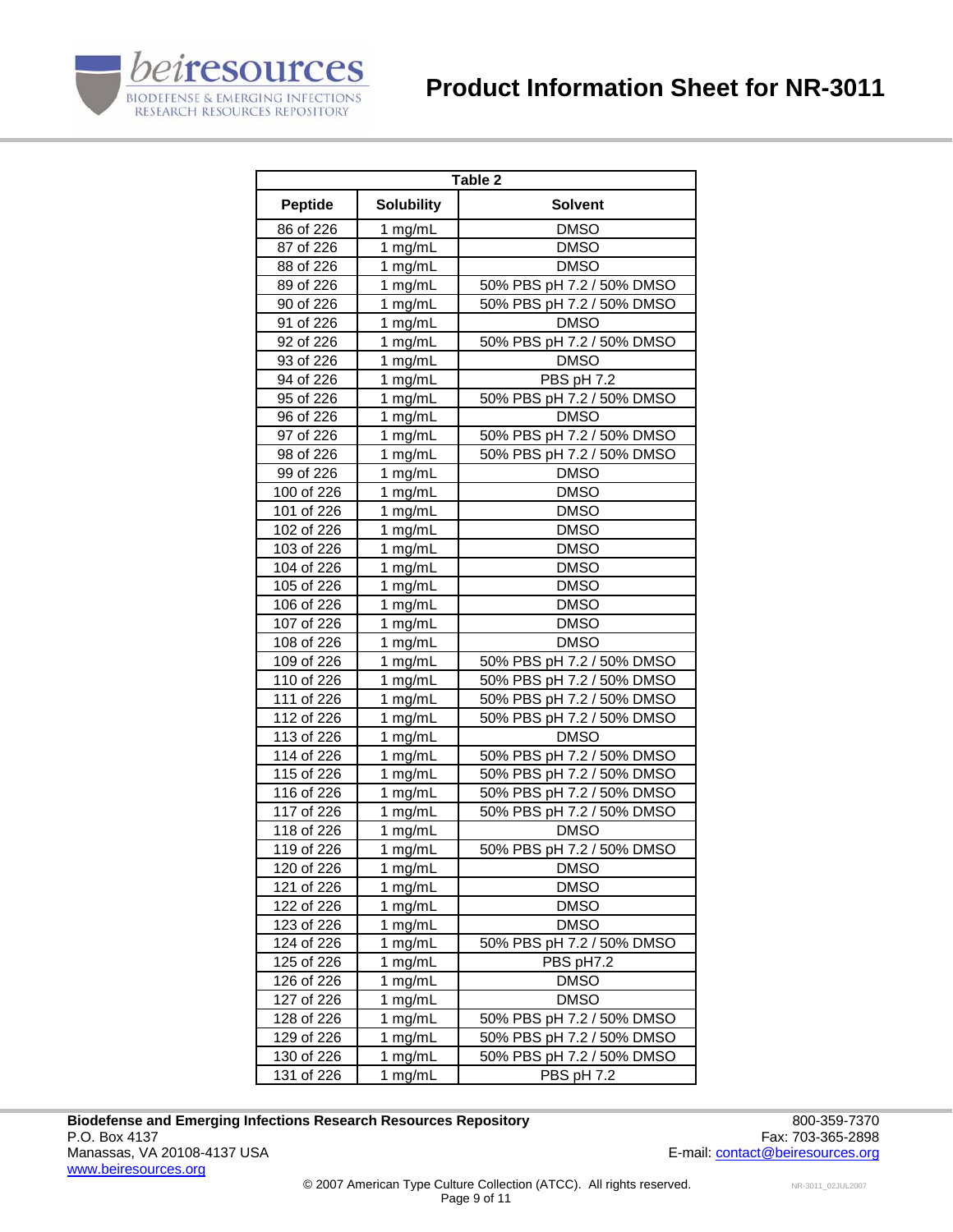



| Table 2        |                   |                           |  |
|----------------|-------------------|---------------------------|--|
| <b>Peptide</b> | <b>Solubility</b> | <b>Solvent</b>            |  |
| 132 of 226     | 1 mg/mL           | PBS pH 7.2                |  |
| 133 of 226     | 1 mg/mL           | <b>DMSO</b>               |  |
| 134 of 226     | 1 mg/mL           | 50% PBS pH 7.2 / 50% DMSO |  |
| 135 of 226     | 1 mg/mL           | 50% PBS pH 7.2 / 50% DMSO |  |
| 136 of 226     | 1 mg/mL           | <b>DMSO</b>               |  |
| 137 of 226     | 1 mg/mL           | <b>DMSO</b>               |  |
| 138 of 226     | 1 mg/mL           | <b>DMSO</b>               |  |
| 139 of 226     | 1 mg/mL           | 50% PBS pH 7.2 / 50% DMSO |  |
| 140 of 226     | 1 mg/mL           | PBS pH7.2                 |  |
| 141 of 226     | 1 mg/mL           | <b>DMSO</b>               |  |
| 142 of 226     | 1 mg/mL           | <b>DMSO</b>               |  |
| 143 of 226     | 1 mg/mL           | <b>DMSO</b>               |  |
| 144 of 226     | 1 mg/mL           | <b>DMSO</b>               |  |
| 145 of 226     | 1 mg/mL           | <b>DMSO</b>               |  |
| 146 of 226     | 1 mg/mL           | <b>DMSO</b>               |  |
| 147 of 226     | 1 mg/mL           | 50% PBS pH 7.2 / 50% DMSO |  |
| 148 of 226     | 1 mg/mL           | <b>DMSO</b>               |  |
| 149 of 226     | 1 mg/mL           | 50% PBS pH 7.2 / 50% DMSO |  |
| 150 of 226     | 1 mg/mL           | 50% PBS pH 7.2 / 50% DMSO |  |
| 151 of 226     | 1 mg/mL           | 50% PBS pH 7.2 / 50% DMSO |  |
| 152 of 226     | 1 mg/mL           | 50% PBS pH 7.2 / 50% DMSO |  |
| 153 of 226     | 1 mg/mL           | 50% PBS pH 7.2 / 50% DMSO |  |
| 154 of 226     | 1 mg/mL           | <b>DMSO</b>               |  |
| 155 of 226     | 1 mg/mL           | PBS pH 7.2                |  |
| 156 of 226     | 1 mg/mL           | <b>DMSO</b>               |  |
| 157 of 226     | 1 mg/mL           | <b>DMSO</b>               |  |
| 158 of 226     | 1 mg/mL           | PBS pH 7.2                |  |
| 159 of 226     | 1 mg/mL           | 50% PBS pH 7.2 / 50% DMSO |  |
| 160 of 226     | 1 mg/mL           | <b>DMSO</b>               |  |
| 161 of 226     | 1 mg/mL           | <b>DMSO</b>               |  |
| 162 of 226     | 1 mg/mL           | 50% PBS pH 7.2 / 50% DMSO |  |
| 163 of 226     | 1 mg/mL           | 50% PBS pH 7.2 / 50% DMSO |  |
| 164 of 226     | 1 mg/mL           | 50% PBS pH 7.2 / 50% DMSO |  |
| 165 of 226     | 1 mg/mL           | 50% PBS pH 7.2 / 50% DMSO |  |
| 166 of 226     | 1 mg/mL           | 50% PBS pH 7.2 / 50% DMSO |  |
| 167 of 226     | 1 mg/mL           | <b>DMSO</b>               |  |
| 168 of 226     | 1 mg/mL           | 50% PBS pH 7.2 / 50% DMSO |  |
| 169 of 226     | 1 mg/mL           | <b>DMSO</b>               |  |
| 170 of 226     | 1 mg/mL           | <b>DMSO</b>               |  |
| 171 of 226     | 1 mg/mL           | 50% PBS pH 7.2 / 50% DMSO |  |
| 172 of 226     | 1 mg/mL           | <b>DMSO</b>               |  |
| 173 of 226     | 1 mg/mL           | <b>DMSO</b>               |  |
| 174 of 226     | 1 mg/mL           | <b>DMSO</b>               |  |
| 175 of 226     | 1 mg/mL           | PBS pH 7.2                |  |
| 176 of 226     | 1 mg/mL           | PBS pH 7.2                |  |
| 177 of 226     | 1 mg/mL           | 50% PBS pH 7.2 / 50% DMSO |  |
| 178 of 226     | 1 mg/mL           | <b>DMSO</b>               |  |